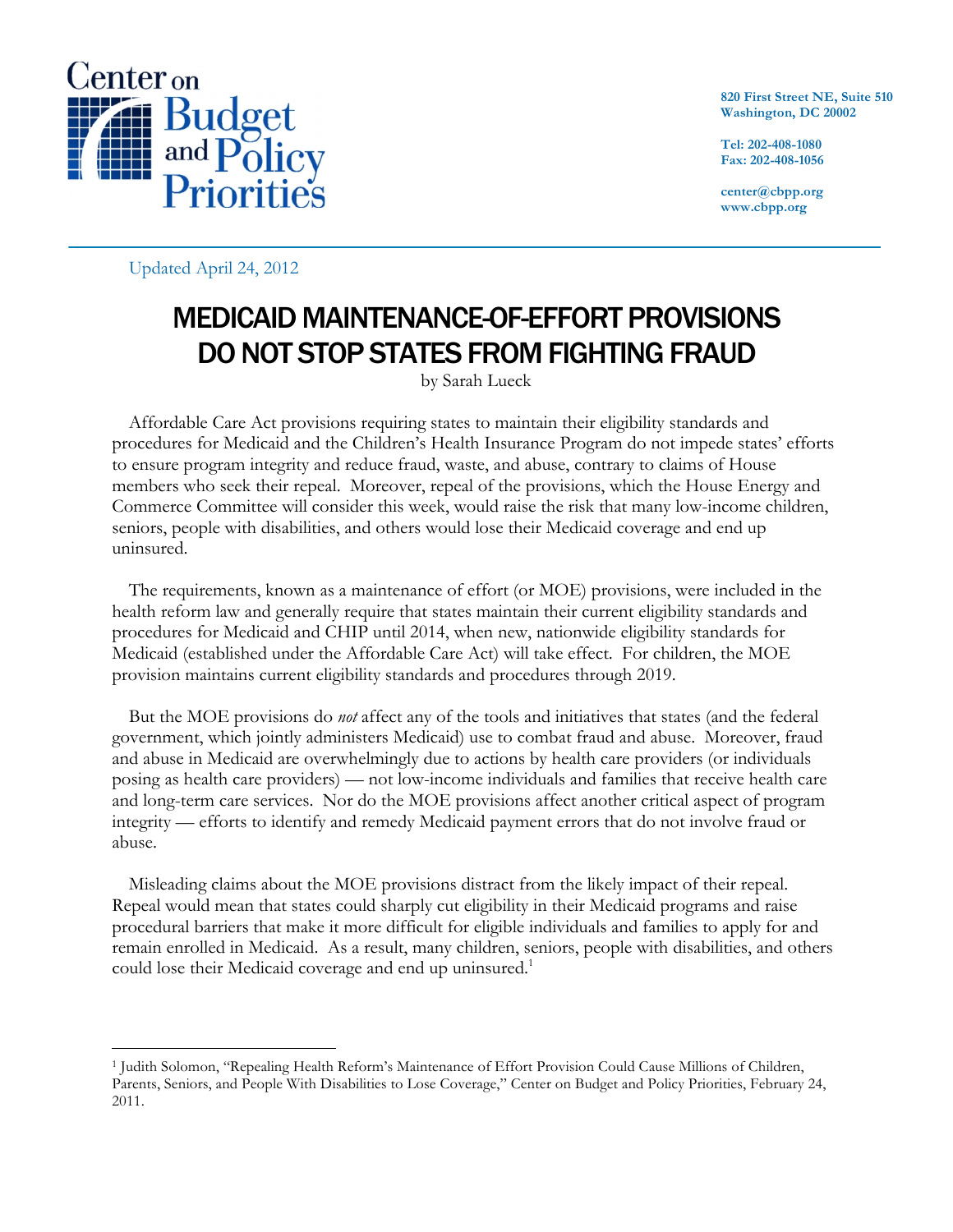## Medicaid Anti-Fraud and Program Integrity Efforts Have Increased in Recent Years

States and the federal government currently use numerous tools and initiatives to prevent and investigate fraud in Medicaid and to recover misspent funds. There is no credible claim or evidence that the MOE provisions affect these efforts, a number of which are described below. In fact, antifraud activities have increased since the MOE provisions were enacted as part of the Affordable Care Act (ACA).

- Under the existing Health Care Fraud and Abuse Control program (HCFAC), a 14-year-old effort to combat fraud and abuse in the public and private health sectors, the federal government won or negotiated approximately \$2.4 billion in judgments and settlements in fiscal year 2011 and received additional funds through administrative impositions in health care fraud cases and proceedings. As a result, the Medicare Trust Fund received approximately \$2.5 billion, and another \$600 million in federal Medicaid recoveries was transferred to the Treasury. Since 1997, for every \$1 expended under the HCFAC program, \$5.10 has been returned to the Treasury. From 2009 to 2011, the three-year rolling average showed a \$7.20 return-oninvestment  $-$  \$2.10 higher than the historical average.<sup>2</sup>
- A recent initiative called Project HEAT (for Health Care Fraud Prevention and Enforcement Action Team) focuses on identifying the geographic hot spots for Medicaid and Medicare fraud, using real-time claims data to detect patterns of fraud, and strengthening partnerships and information-sharing between the Department of Justice and HHS, among other efforts. $3$
- HHS and the DOJ have expanded the Medicare Strike Force, which is made up of multi-agency teams dedicated to fighting fraud. In fiscal year 2011, Strike Force operations charged a "record number" of 323 defendants who allegedly billed the Medicare program a collective \$1 billion, HHS and DOJ reported. Strike Force teams secured 172 guilty pleas, convicted 26 defendants at trial, and sentenced 175 defendants to prison.<sup>4</sup>
- Under the Medicaid Integrity Program, established by Congress in 2006, the Centers for Medicare and Medicaid Services is reviewing and auditing health care provider claims, supporting state efforts to improve program integrity and conduct investigations in Medicaid, and using expanded data analysis capabilities to identify anomalies in Medicaid provider payments. 5

 <sup>2</sup> U.S. Department of Health and Human Services and U.S. Department of Justice, "Health Care Fraud and Abuse Control Program Annual Report for Fiscal Year 2011," February 2012. Some of the transfers reported in fiscal year 2010 are the result of judgments, settlements and actions that occurred in prior years, and some actions in 2010 will result in future transfers.

<sup>3</sup> William Corr, Department of Health and Human Services, Testimony before the House Committee on Appropriations Subcommittee on Labor, Health and Human Services, Education and Related Agencies, March 4, 2010.

<sup>4</sup> "Health Care Fraud Prevention and Enforcement Efforts Result in Record-Breaking Recoveries Totaling Nearly \$4.1 Billion," HHS and DOJ news release, February 14, 2012.

<sup>5</sup> Center for Program Integrity, Centers for Medicare and Medicaid Services, "Annual Report to Congress on the Medicaid Integrity Program for Fiscal Year 2010," 2011.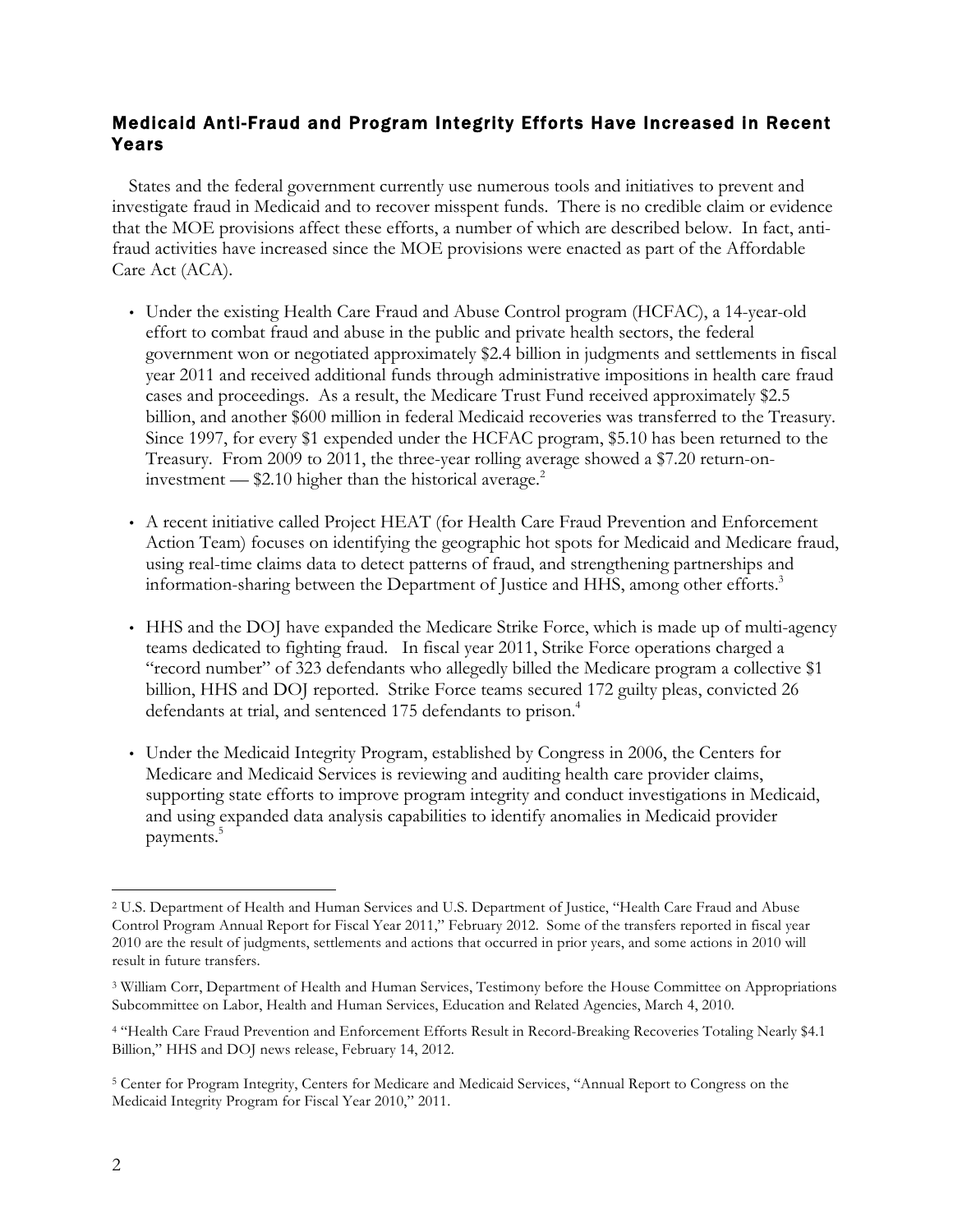• Under the health reform law, anti-fraud activities have increased. The types of Medicaid providers and suppliers that have historically posed a high risk of fraud or abuse must now be screened before they are allowed to participate in the Medicaid program. The ACA also requires states to withhold Medicaid payments from providers when there is a credible allegation of fraud, has strengthened the civil and monetary penalties for Medicaid fraud and added a requirement that states establish Medicaid Recovery Audit Contractors (RACs) to identify and recover overpayments, among other changes.<sup>6</sup> An anti-fraud expert has called the new tools in the ACA "very good news for patients and taxpayers alike."

Nor do the MOE provisions interfere with ongoing state efforts to prevent and identify erroneous or improper payments (which do not necessarily constitute fraud or abuse) in Medicaid. For example:

- Under the Payment Error Rate Measurement (PERM) program for Medicaid, states and the federal government collect data to detect and remedy errors in provider payments, data processing, and state eligibility decisions and to estimate an annual national error rate for the program. Under an executive order President Obama issued in November 2009, which focused on reducing improper payments and waste across government programs, Medicaid must make reports on a Treasury website and report on their comprehensive error-reduction activities to HHS and the HHS Office of Inspector General.<sup>8</sup>
- Under the Medicaid Eligibility Quality Control (MEQC) system, states sample cases from their eligibility files to monitor Medicaid administration and recover misspent funds. Under MEQC, states can examine Medicaid overall or choose to study particular areas of eligibility or program administration that are error-prone or have a high potential to prevent or reduce errors.

#### Providers, Not Individuals, Are the Main Source of Medicaid Fraud

Claims that the MOE provisions are hampering states' anti-fraud efforts imply that a major element of Medicaid fraud and abuse is inappropriate enrollment of individuals and that states need greater leeway to tighten their eligibility procedures to fix the problem. There is no evidence, however, of serious eligibility fraud.

An estimated 80 percent of health care fraud — in both public programs like Medicaid and Medicare and in private insurance — is committed by health care providers, not individuals, according to the National Health Care Fraud Association. The most common types of provider fraud include billing for services that were not provided or for more expensive procedures than were actually performed, performing medically unnecessary services to generate insurance payments, and falsifying a patient's diagnosis to justify services or procedures that are not medically necessary.

 <sup>6</sup> U.S. Department of Health and Human Services, "New Tools to Fight Fraud, Strengthen Medicare, and Protect Taxpayer Dollars," March 15, 2011.

<sup>7</sup> Louis Saccoccio, Testimony before the House Committee on Ways and Means, Subcommittee on Oversight, National Health Care Anti-Fraud Association, March 2, 2011.

<sup>8</sup> "Health Care Fraud and Abuse Control Program Annual Report for Fiscal Year 2010," *op cit*.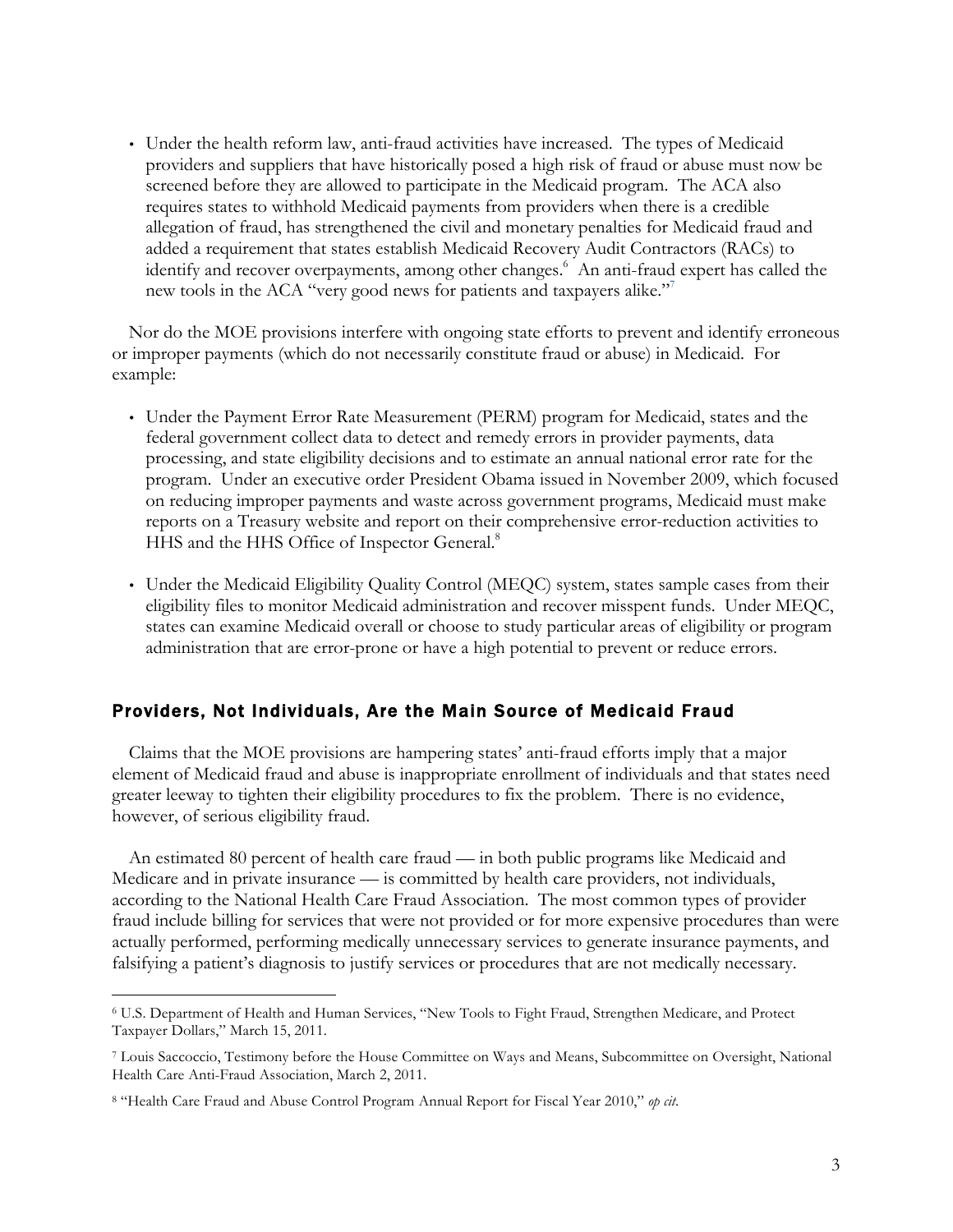When individuals are involved in health care fraud, they frequently are unwitting participants or even victims. Perpetrators may steal Medicaid beneficiaries' personal information, tamper with their medical records, or perform medically unnecessary and risky procedures as part of fraudulent schemes.<sup>9</sup>

#### Past Measurement of Eligibility Errors Was Flawed

Tracking eligibility errors is another important component of assuring program integrity in Medicaid, through PERM and other efforts. Eligibility errors found through PERM typically arise from a lack of documentation in reviewed case files or caseworker errors, rather than from individuals providing false information to get benefits for which they are not eligible.<sup>10</sup>

When PERM reviews were first implemented, some states that had eased Medicaid documentation requirements for eligibility purposes had more errors. This, however, was the result of a flaw in the PERM process itself, which initially required states to obtain extra documentation such as pay stubs for PERM eligibility reviews, even though some states did not require Medicaid beneficiaries to provide this type of documentation and the federal government does not require states to collect it. Without the extra documentation, cases were counted as eligibility errors even when the individuals were eligible. Legislative and regulatory corrections have addressed this issue. Now states undergoing PERM reviews are measured on whether they made the correct policy decisions based on their own policies, procedures, and requirements for documentation, which must be consistent with federal law.

In the past, critics of the MOE provisions have cited a statistic that 20 percent of the people in Oregon's Medicaid program were ineligible. This figure recently appeared, for example, in a paper issued by House Energy and Commerce Committee Republicans in support of past legislation repealing the MOE provisions. But this percentage is incorrect; it was based on miscalculations made during an FY 2008 PERM review of Oregon's Medicaid program. The state's eligibility error rate was officially corrected to be 6.8 percent after the technical calculation errors were discovered. Moreover, this lower figure does not mean that 6.8 percent of Medicaid beneficiaries in Oregon are not eligible. It is an estimate of improper payments for Medicaid services in cases where issues were identified during the eligibility review.<sup>11</sup>

### Repealing MOE Would Likely Prevent Many Eligible Individuals from Enrolling in Medicaid

 <sup>9</sup> Sara Rosenbaum, Testimony before the House Committee on Energy and Commerce Subcommittee on Oversight and Investigation, March 2, 2011. See also, National Health Care Anti-Fraud Association, "The Problem of Health Care Fraud," accessed at www.nhcaa.org on May 20, 2011.

<sup>10</sup> See for example, "Medicaid Payment Error Rate Measurement Final Report, Fiscal Year 2008," Department of Health and Human Services, October 21, 2009, pp. 27-28.

<sup>11</sup> PERM error rates include both underpayments and overpayments, people being placed in the incorrect program, and (as noted previously) documentation problems even if no improper payment was made. The main purpose of state error rates is to calculate a national error rate, and state rates may not be meaningful on their own.